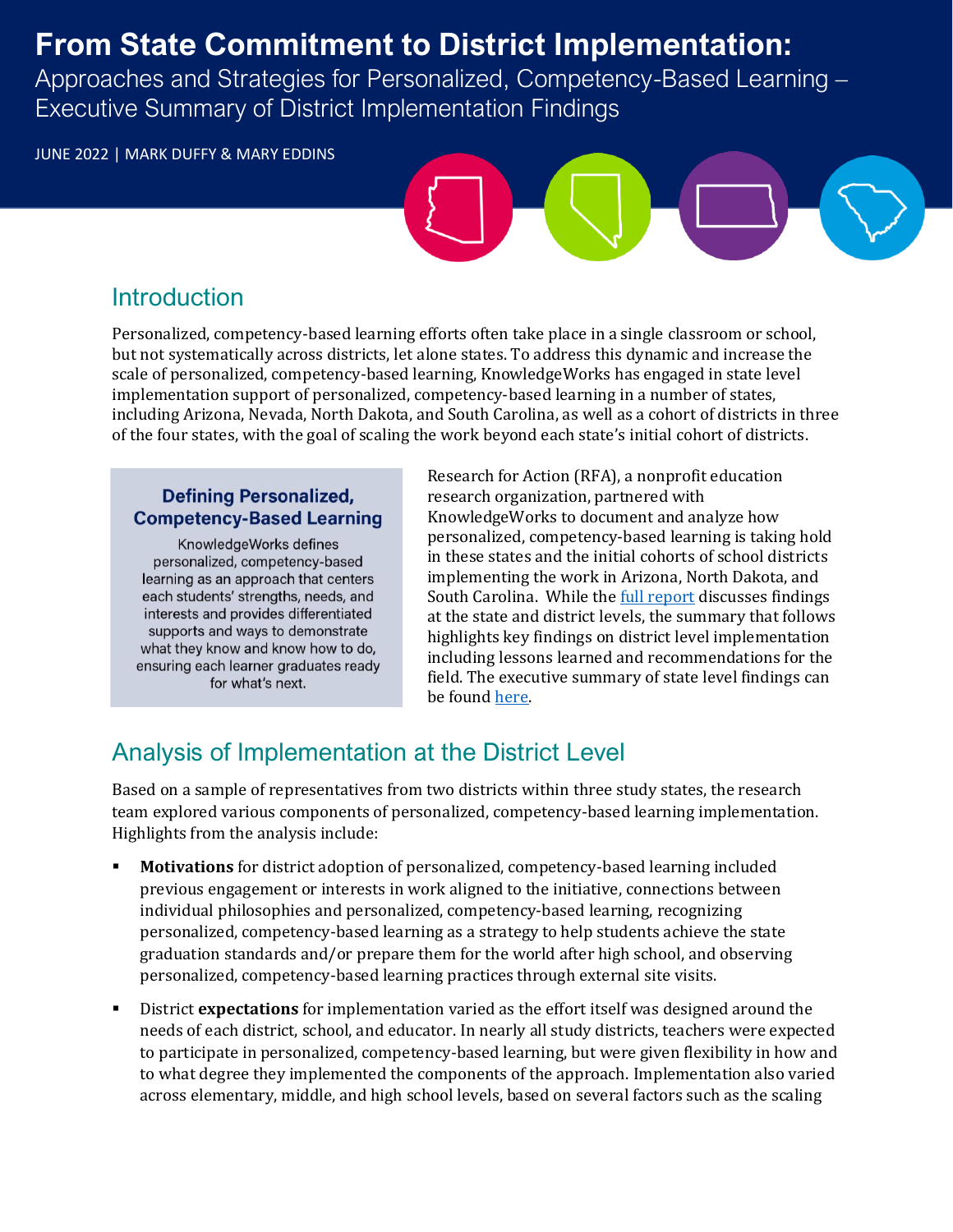strategies employed. Half of the study districts reported a continuing need to help teachers better understand what personalized, competency-based learning involves.

- District **systems change** in support of personalized, competency-based learning included identifying priority standards and learning progressions to better track student's progress against the standards, revising teacher evaluation systems to align with personalized, competency-based learning, and adopting standards-based grading.
- **Capacity building strategies** consisted of sharing convening learnings with other educators who were not in attendance, providing opportunities for internal and external observations, recruiting an initial set of teacher leaders to implement personalized, competency-learning in their classrooms and support their peers, offering problems of practice and study sessions for educators and leaders, developing human and material resources for ongoing support like hiring an instructional coach, and leveraging existing meeting structures to deliver professional development. District **design teams** were the most common leadership model across districts, but the composition and role of the design teams varied and changed over time. School leadership at large has been a key component of on-site capacity building for educators.
- **EXECUTE:** Classroom implementation varied across districts, schools, and educators but there are several components of teaching and learning aligned with personalized, competency-based learning that were commonly reported. Many schools and educators focused on increasing student agency, often through the use of choice boards and empowering students to set their learning goals and monitor progress.
- Districts are in the process of determining their short- and long-term **goals** for personalized, competency-based learning. Districts are focusing on measuring levels of implementation and utilizing two common methods to monitor the progress and quality of personalized, competency-based learning implementation: educator surveys and classroom observations.
- The majority of district respondents involved in personalized, competency-based learning emphasized that the effort could help to address issues of **equity** by helping to meet the needs of each individual student.

#### Influence of the COVID-19 Pandemic on Personalized, **Competency-Based Learning**

The interaction between the pandemic and personalized, competency-based learning efforts also changed education in the study districts in several common ways:

- 1. There was broad consensus that personalized, competency-based learning helped implementing schools and districts adapt quickly during the pandemic.
- 2. The pandemic sparked interest in personalized, competency-based learning due to the student-centered approach in addressing learning needs and environments created by the pandemic.
- 3. The pandemic slowed implementation, professional development, and scaling.

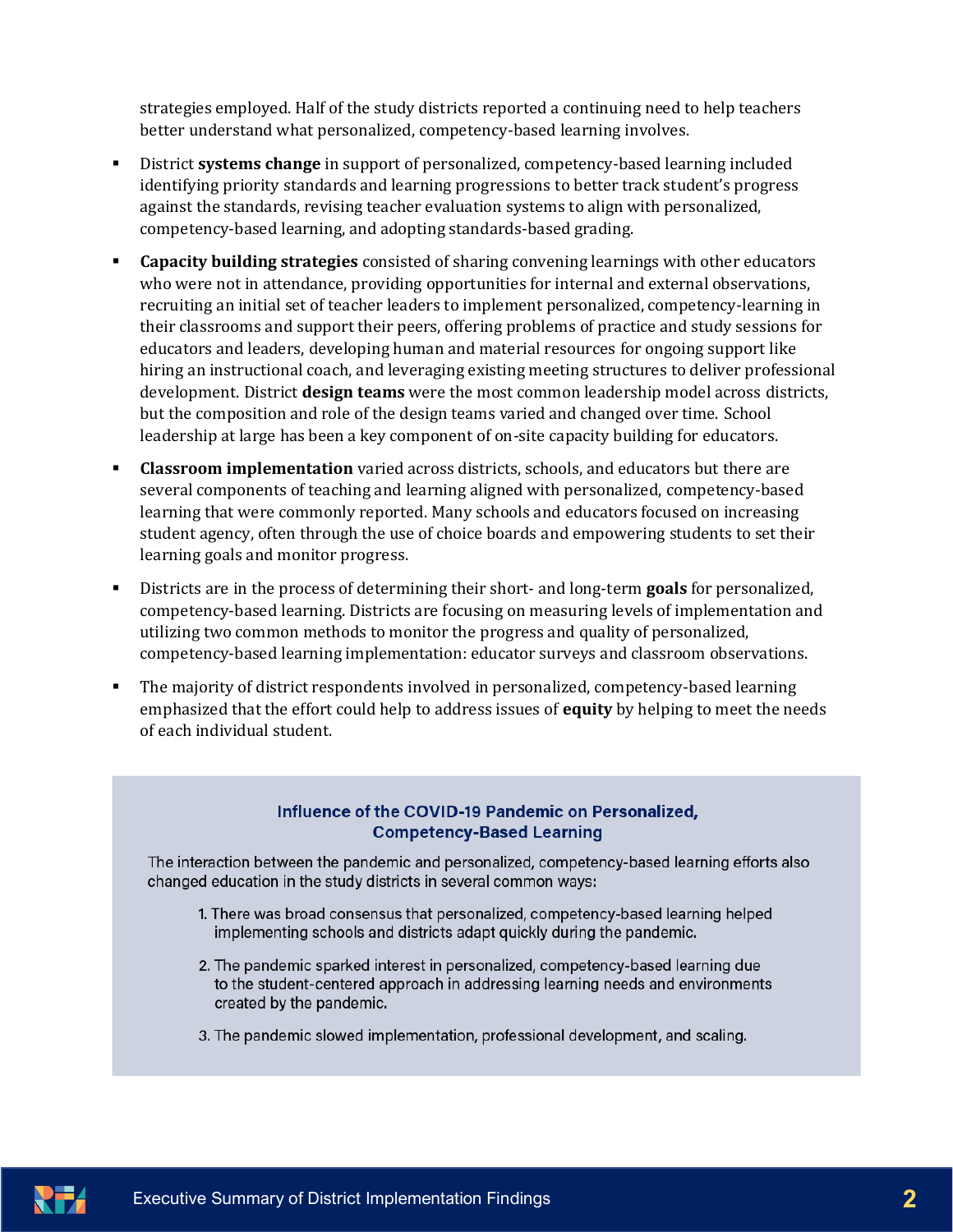## Lessons for the Field on Implementation at the District Level

Several common successes and lessons learned were identified across study districts:

- 1. Districts reported increased student engagement, greater student agency, and student ownership of their own learning as **common successes** experienced with personalized, competency-based learning.
- 2. Districts identified several **effective resources** for implementing personalized, competencybased learning, including classroom observations and reflections, ongoing technical support and instructional coaching, and concentrated time to focus on personalized, competency-based learning.
- 3. Districts also identified additional **resources needed for implementation,** specifically: 1) additional time, both on a daily basis and in the long term, to learn more about personalized, competency-based learning and prepare to teach using this approach and 2) more concrete resources to use in their classrooms.
- 4. The personalized approach to adopting and implementing personalized, competency-based learning in study districts led to **variation in the process of orientating educators** at different levels within districts and a **lack of consistency in the level of knowledge across classroom teachers.**

## Recommendations for District Leaders

Based on the district level data collection and analysis, we provide the following recommendations:

- **Set clear goals for the work.** District respondents identified the lack of a shared set of shortterm results and long-term impact for the effort, as well an indicators to measure progress, as challenges in moving the work forward. District design teams should develop their goals for the work at the outset and revisit those goals regularly to determine their progress.
- **Include educators at all levels in the district design teams**. In some cases, district design teams initially did not include all levels of district stakeholders, such as administrators, support staff, principals, and teachers; this created a disconnect between schools and educators not included in the process and hindered implementation and scale-up in those schools.
- **Develop district policy and practice that supports the work and removes barriers.** Study districts recognized the need to build systems in which personalized, competency-based learning could be implemented. District systems change in areas such as teacher evaluation is essential to ensure alignment between local policy and classroom instruction.
- **Allow time for teacher orientation and implementation**. Personalized, competency-based learning is an ambitious approach to education that changes the roles of both teachers and students in the classroom. That level of implementation requires time for teachers to prepare for instruction weekly and over the long term through ongoing professional development.
- **Provide opportunities for classroom observations and reflections.** Observations, whether in the district or outside. were consistently identified as an effective way to build teacher capacity. Allowing for peer reflection afterwards is also essential to help teachers process what they saw and clarify what they learned and can take back to their own classroom.